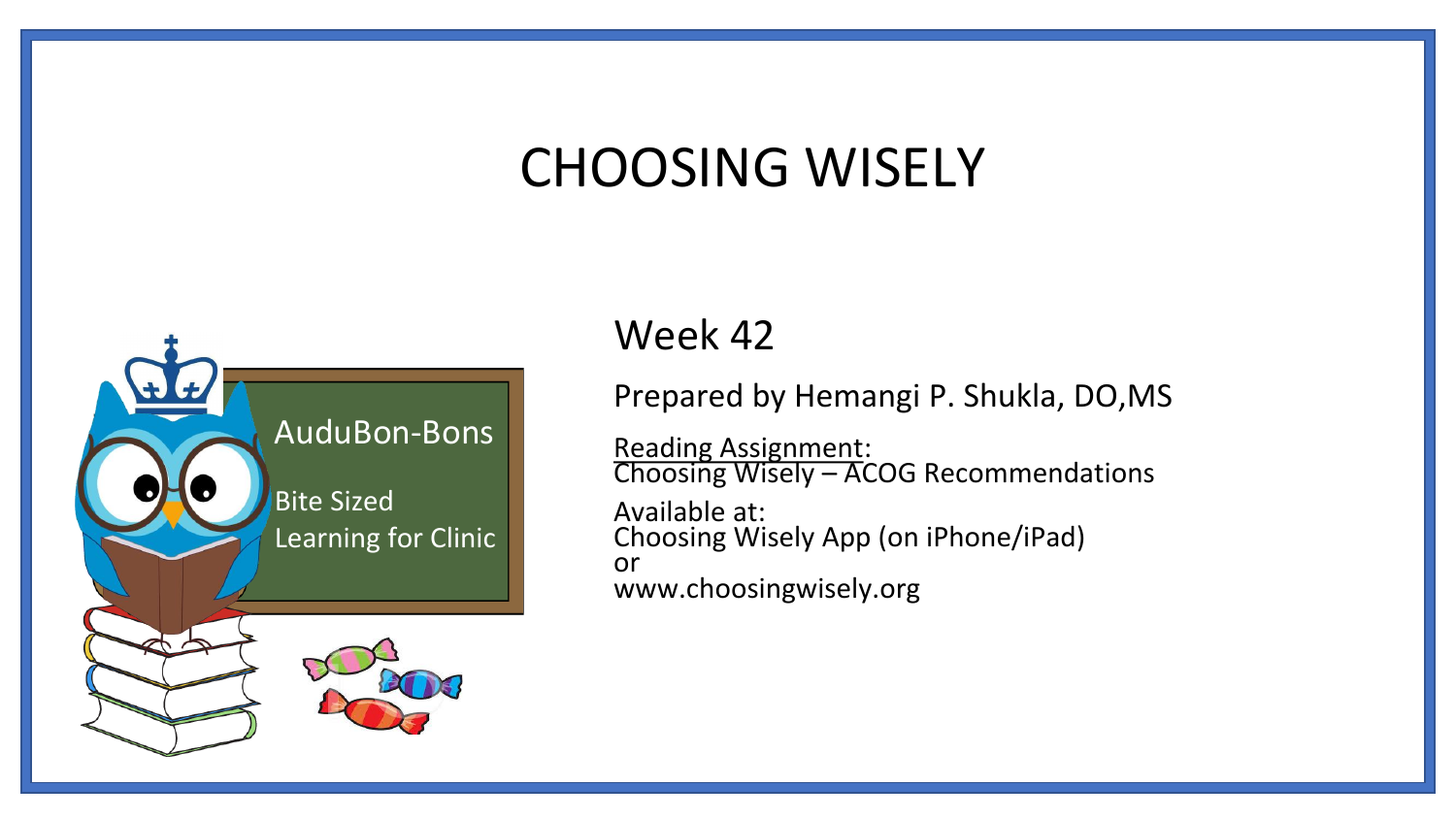# LEARNING OBJECTIVES

- To gain familiarity with the Choosing Wisely campaign and its mission
- To review ACOG's list of "Things Physicians and Patients Should Question" with a focus on items relevant to ambulatory Ob/Gyn
- To become more comfortable counseling patients about medical tests that may be unnecessary

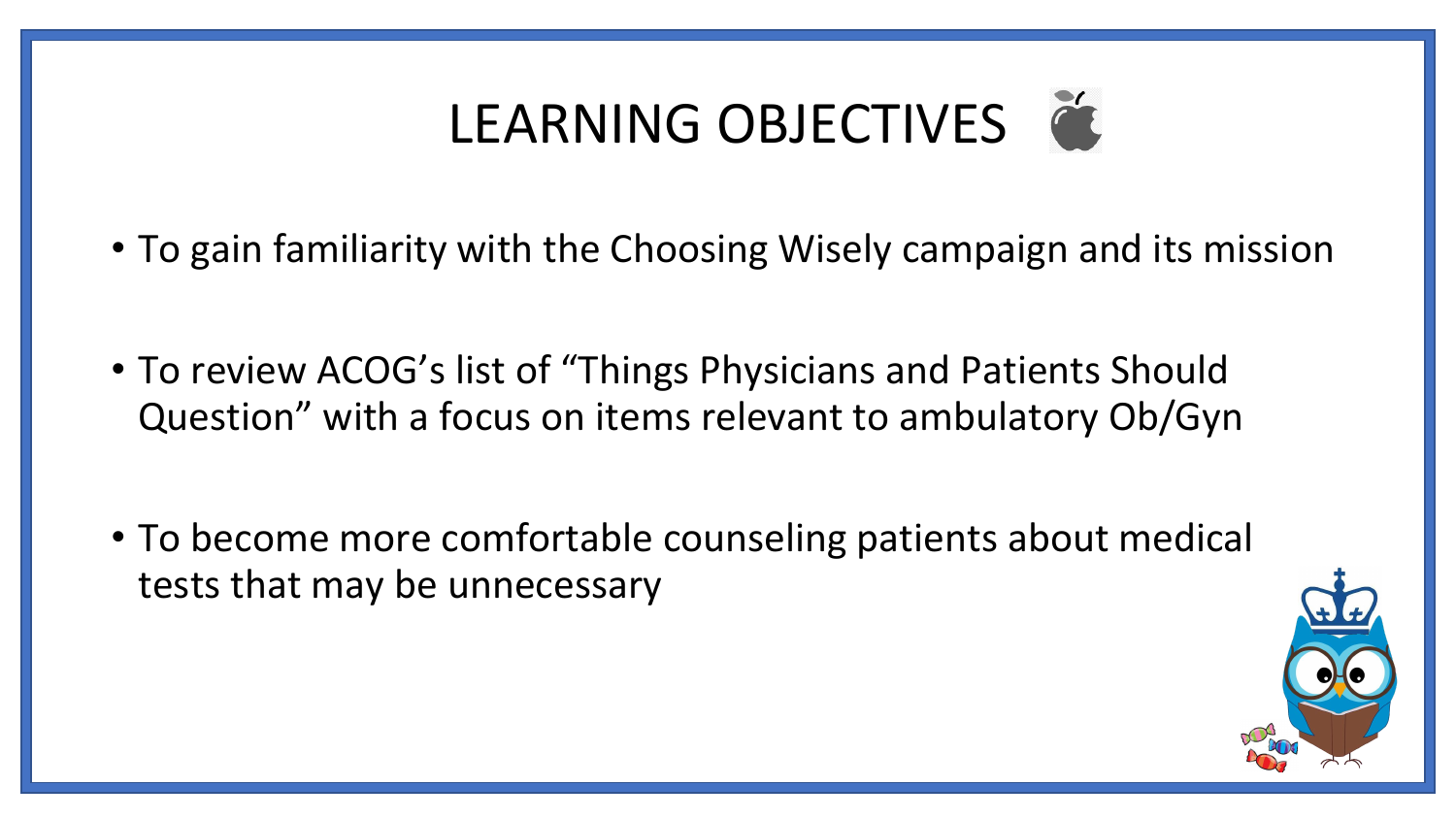#### CASE VIGNETTE

- Ms. Dulce Búho is a 38yo G1P1 woman who presents to your office for an annual well-woman visit and offers no complaints.
- As you complete a focused history and physical, she notes that you didn't do a pap smear or mention plans to order a pelvic ultrasound. She states that her previous gyn provider did these tests every year "to check for cancer." She asks if you can do the same?

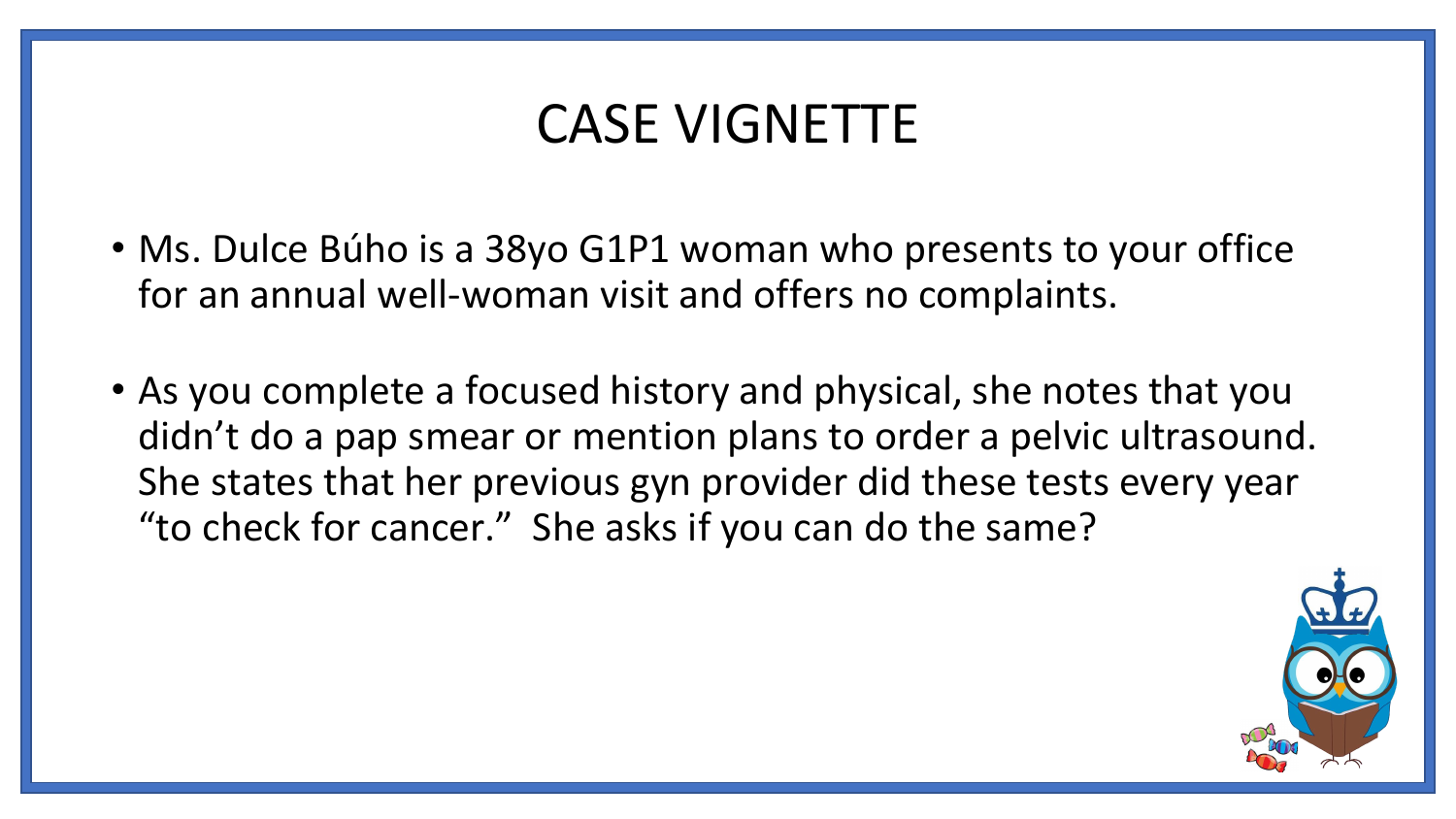#### FOCUSED HISTORY

- What elements of this patient's history would you reference in your counseling?
	- POB: 1 FT NSVD
	- GYN: Regular menses/Q30d x 4d **No cysts/fibroids/STI No abnormal pap smears - Last done 1 year ago NILM/HPV(-)**
	- PMH: None
	- PSH: None
	- Meds: None
	- ALL: NKDA
	- FamHx: **No hx Breast/Uterine/Ovarian/Colon cancer**

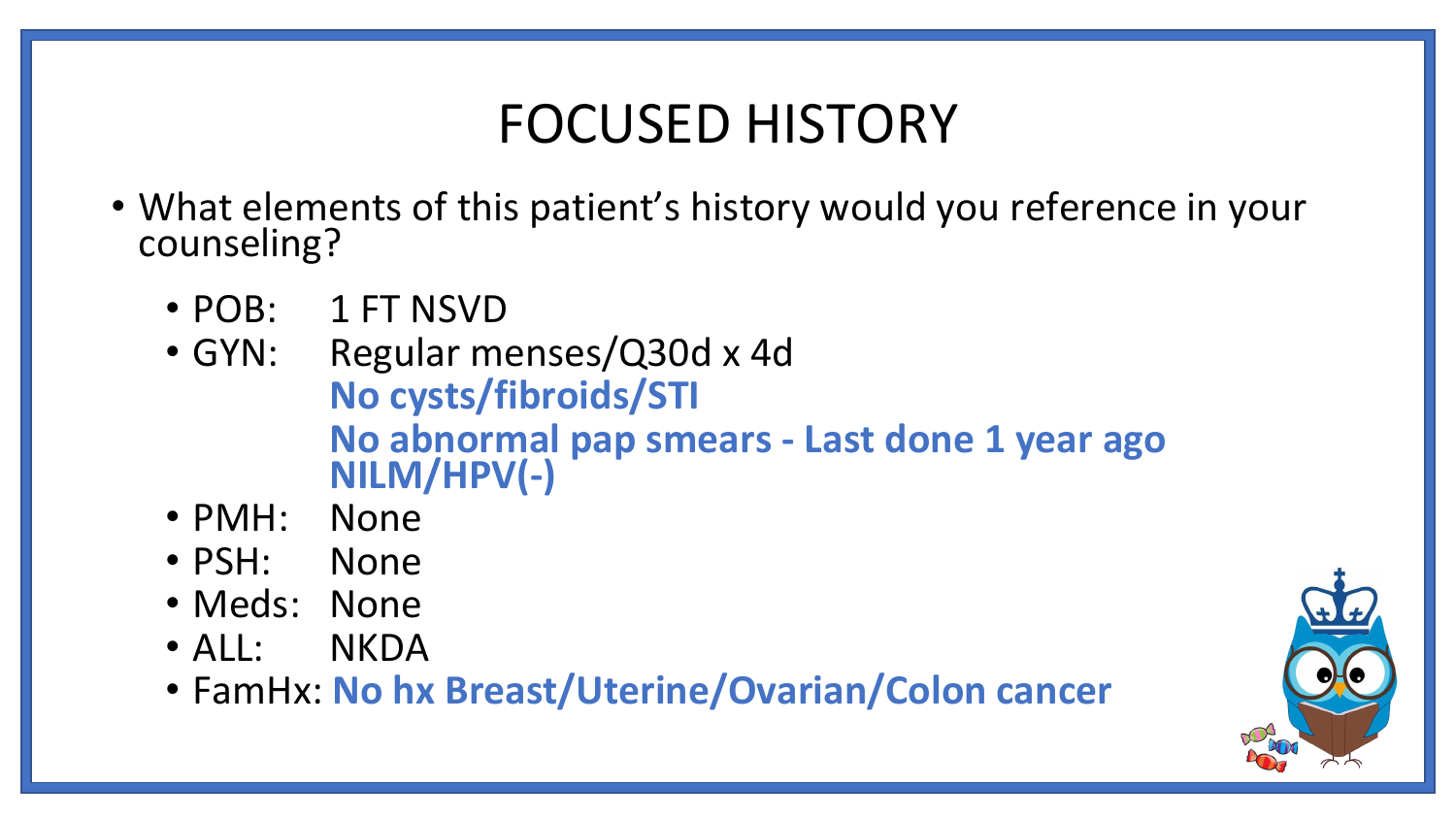#### PERTINENT PHYSICAL EXAM FINDINGS

- What elements of this patient's physical exam would you reference in your counseling?
	- Vulva: Normal external female genitalia; no lesions Vagina: Well-rugated, healthy mucosa; no discharge Cervix: Os closed; No CMT **Uterus: Anteverted, NT; ~6-8wk size Adnexae: No mass/tenderness b/l**

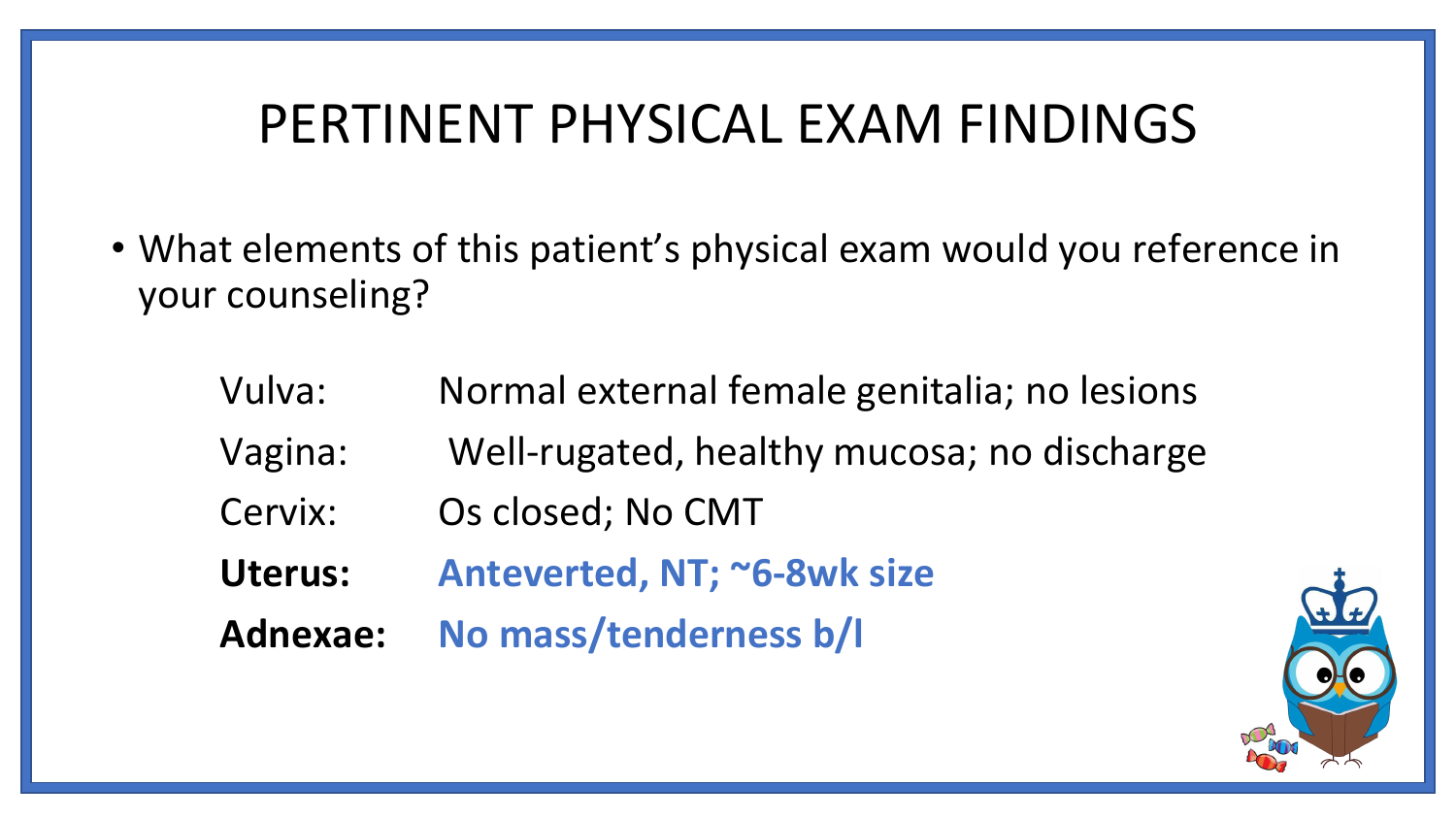

## CHOOSING WISELY

- A campaign launched in 2012 by the ABIM Foundation enlisting medical specialty societies, including ACOG, to submit lists of tests or procedures in its clinical domain that are performed too often
- Each item on the list must include 3 elements:
	- Be within that society's clinical domain
	- Be done frequently in practice and incur real costs
	- Be evidence-based recommendations

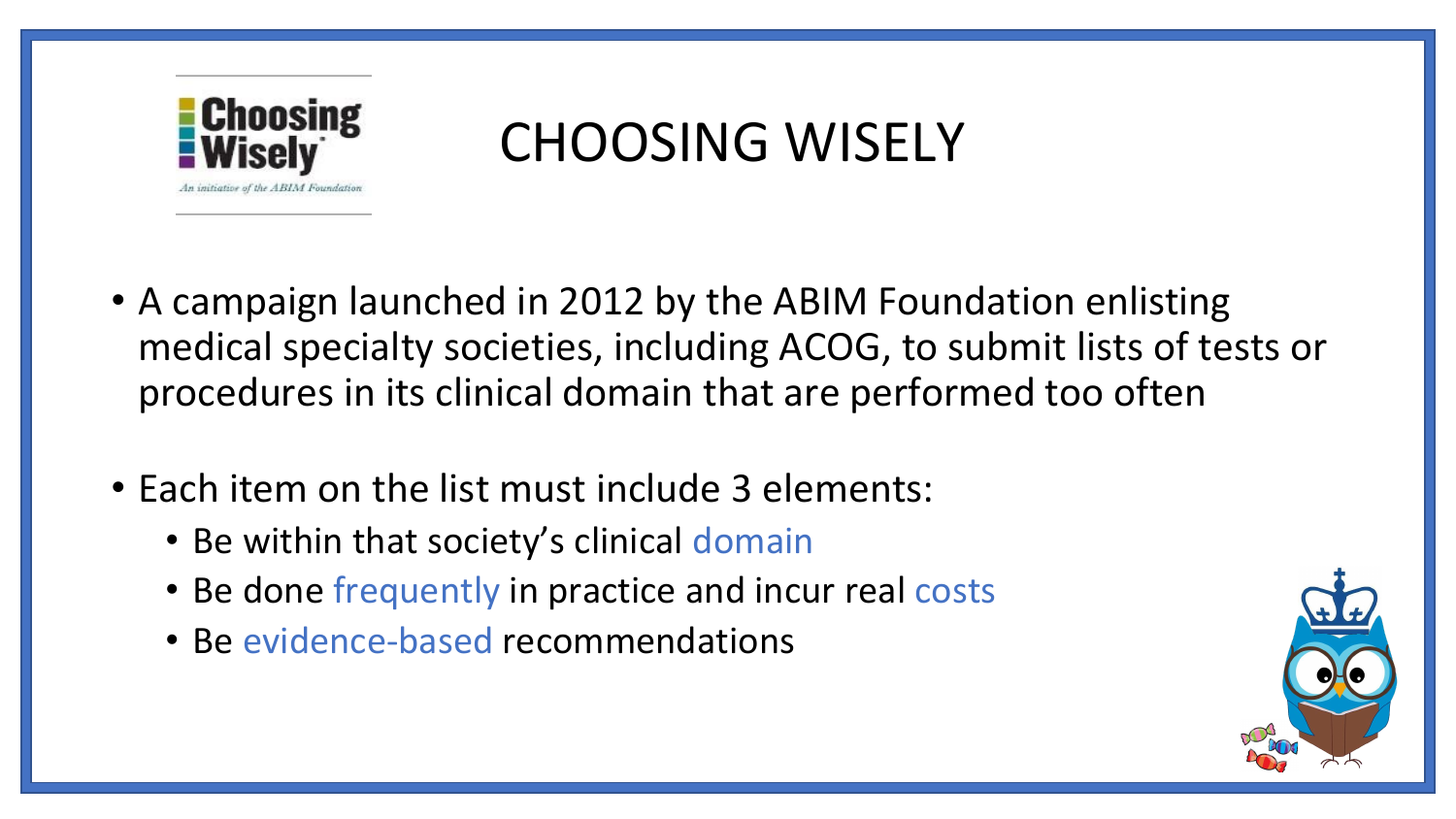## MISSION

Promote conversations between clinicians and patients by helping patients choose care that is:

- Supported by evidence
- Not duplicative of other tests or procedures already received
- Free from harm
- Truly necessary

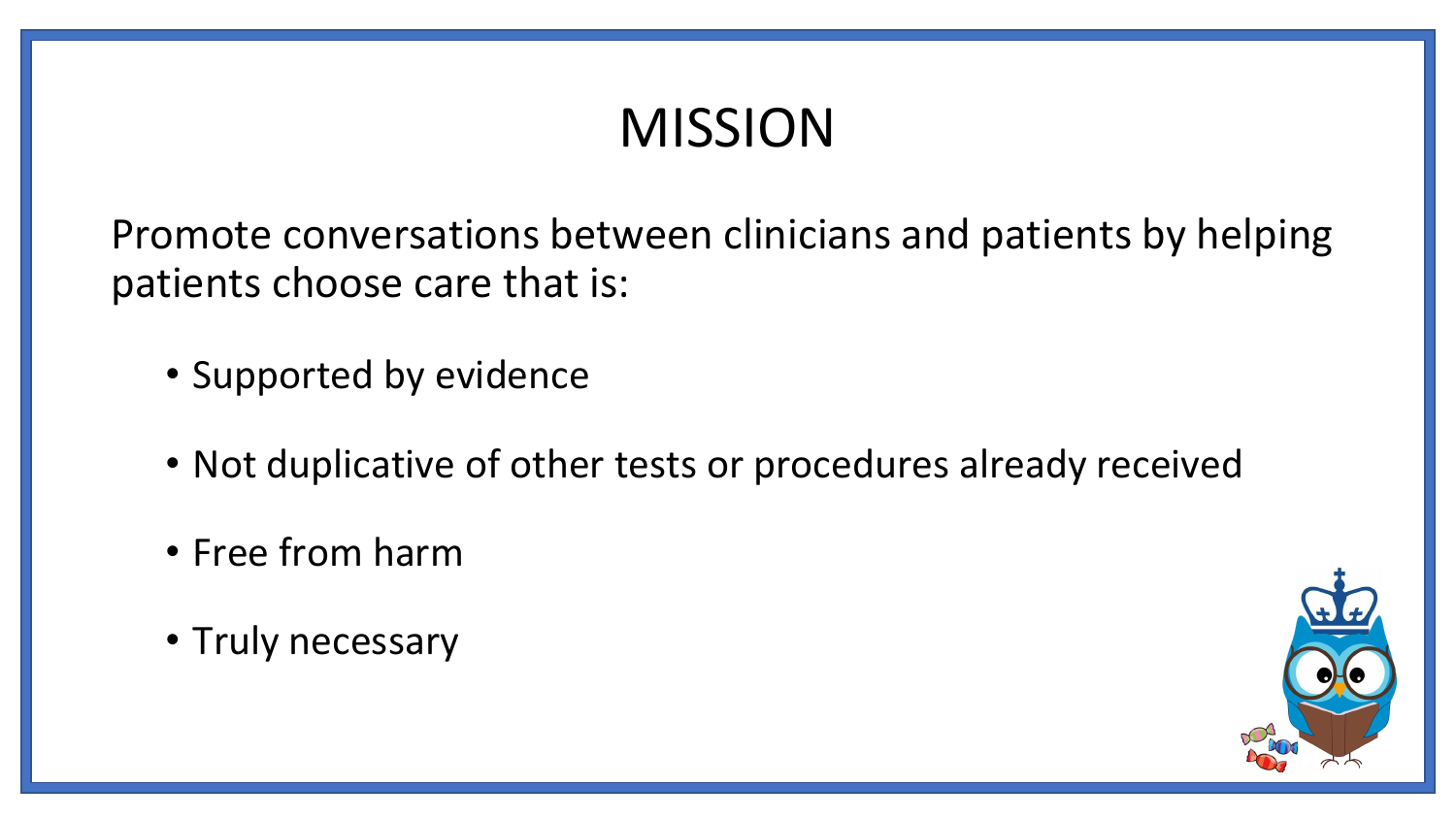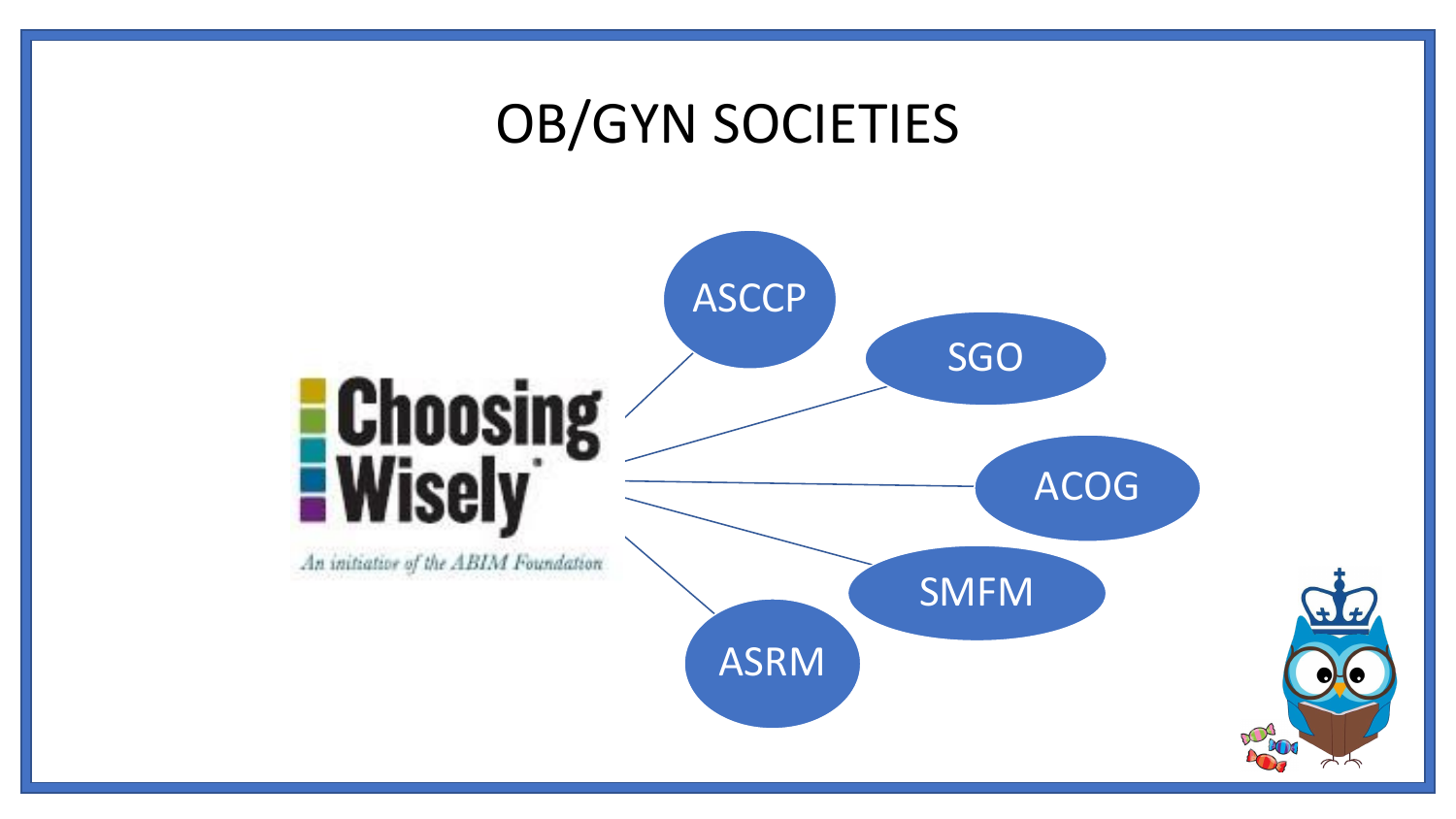

An initiative of the ABIM Foundation

The American College of Obstetricians and Gynecologists



The American College of Obstetricians and Gynecologists VOMEN'S HEALTH CARE PHYSICIANS

#### **Ten Things Physicians** and Patients Should Question



#### Ambulatory Care

- Scheduling non-medically indicated deliveries
- Cervical cancer screening
- Ovarian cancer screening
- Prenatal ultrasound
- Prenatal bed rest

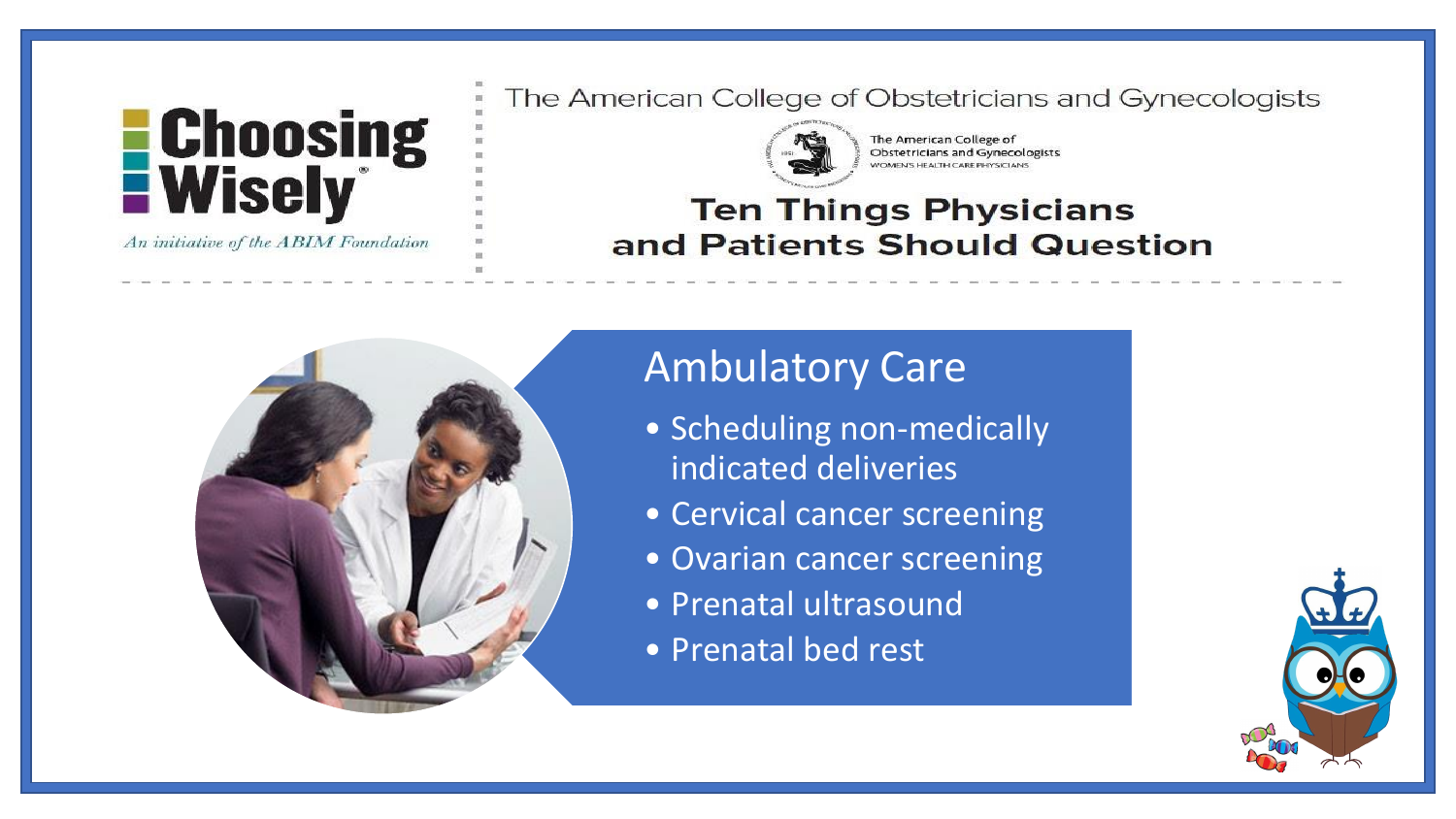#### SCHEDULING ELECTIVE NON-MEDICALLY INDICATED DELIVERIES

- **Don't schedule elective, non-medically indicated inductions or Cesarean deliveries before 39 weeks 0 days gestational age**
	- Delivery prior to 39 weeks 0 days has been shown to be associated with an increased risk of learning disabilities and a potential increase in morbidity and mortality
- **Don't schedule elective, non-medically indicated inductions of labor between 39 weeks and 0 days and 41 weeks and 0 days unless the cervix is deemed favorable**
	- Higher Cesarean delivery rates result from inductions of labor when the cervix is unfavorable

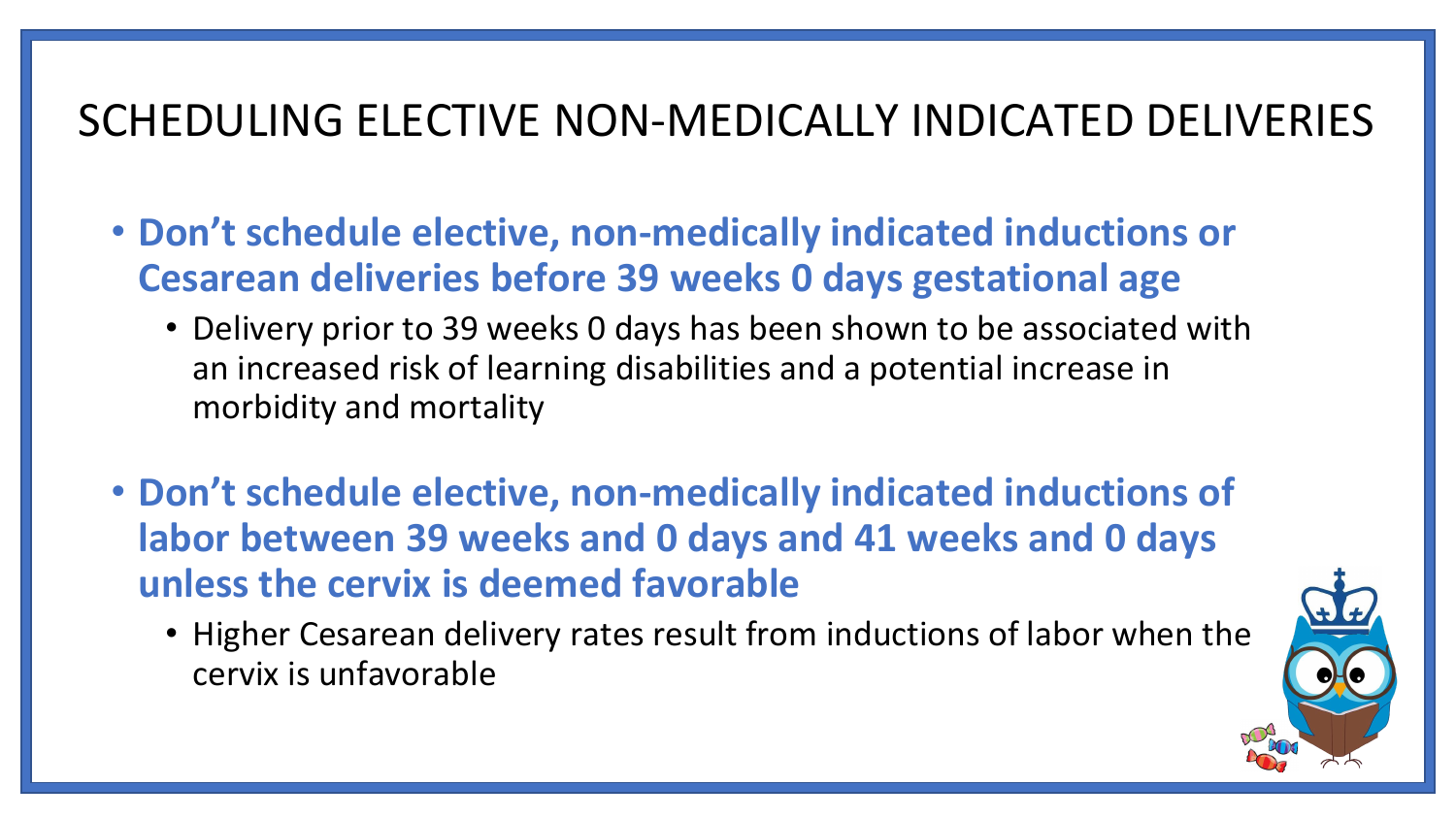### CERVICAL CANCER SCREENING

- **Don't perform routine annual cervical cytology screening (Pap tests) in women 30-65 years of age**
	- In average risk women, annual cervical cytology screening has been shown to offer no advantage over screening performed at 3-year intervals
- **Don't treat patients who have mild dysplasia of less than two years in duration**
	- Most women with CIN 1 on biopsy have a transient HPV infection that will usually clear in less than 12 months and, therefore, does not require treatment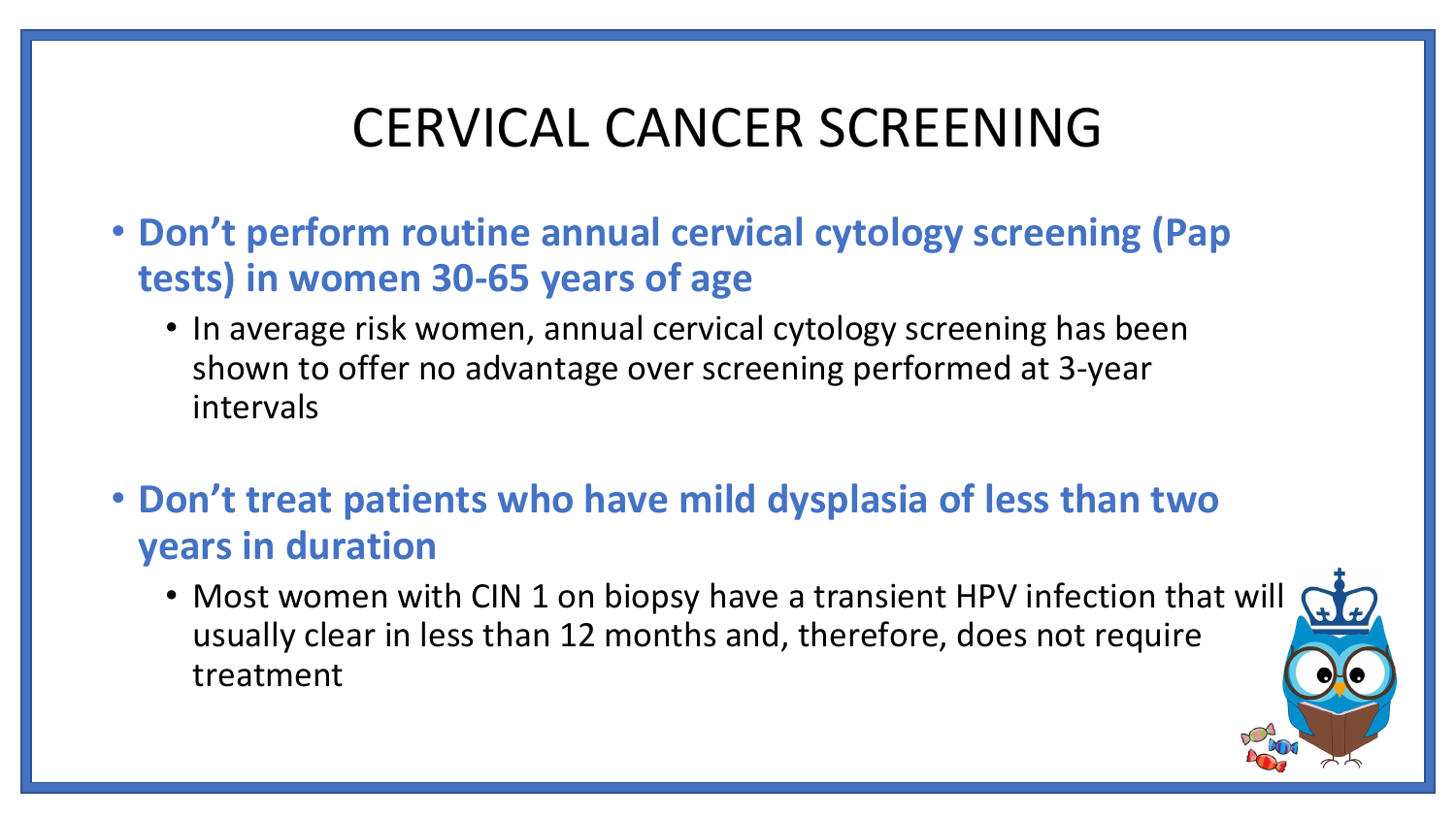### OVARIAN CANCER SCREENING

- **Don't perform pelvic ultrasound in average risk women to screen for ovarian cancer**
	- The positive predictive value of screening for ovarian cancer is low, and most women with a positive screening test result will have a falsepositive result
- **Don't screen for ovarian cancer in asymptomatic women at average risk**
	- Because of the low prevalence of ovarian cancer and the invasive nature of the interventions required after a positive screening test, the potential harms of screening outweigh the potential benefits

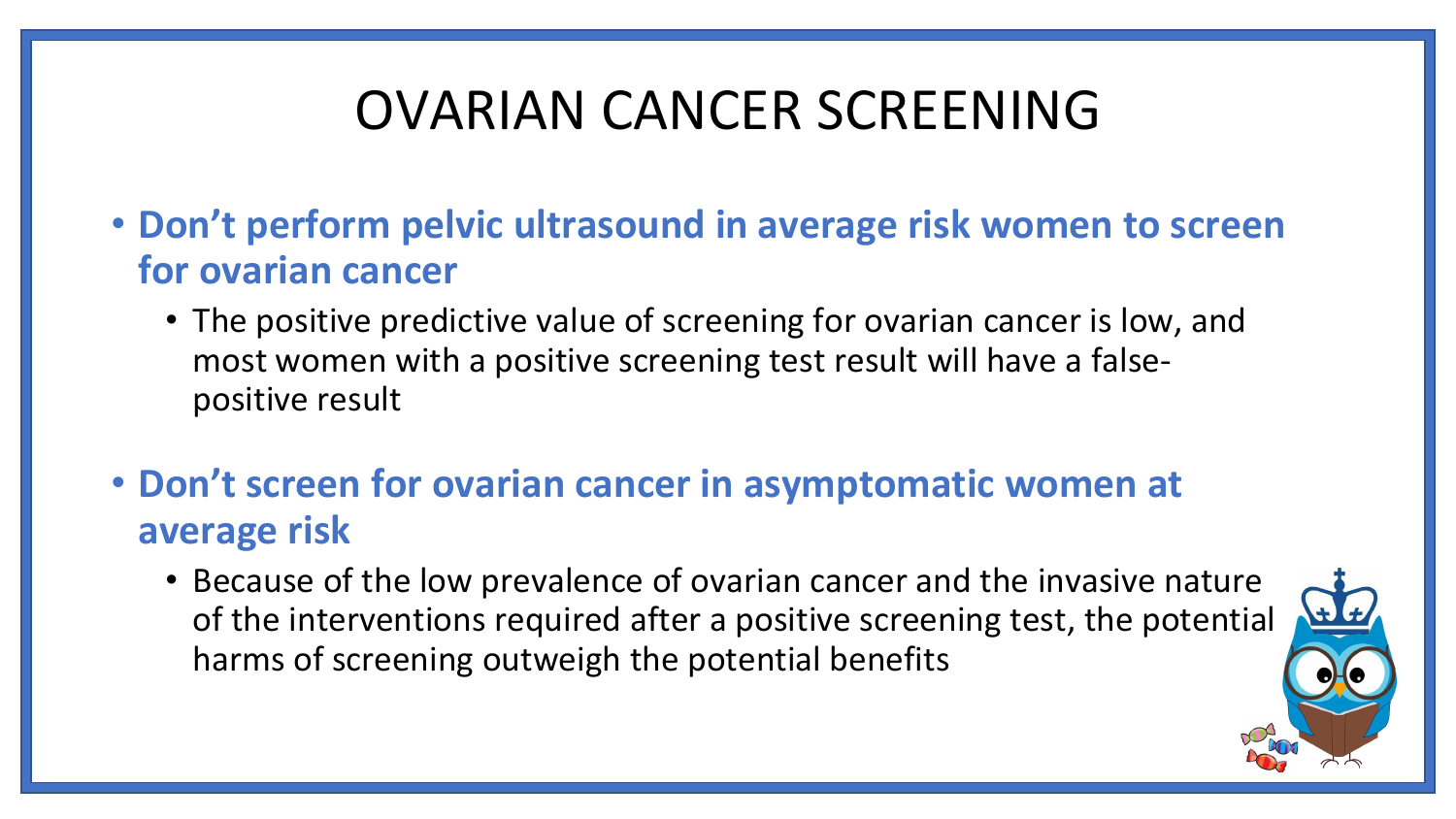#### PRENATAL ULTRASOUND

- **Don't perform prenatal ultrasounds for non-medical purposes, for example solely to create keepsake videos or photographs**
	- The U.S. Food and Drug Administration considers keepsake imaging as an unapproved use of a medical device
	- The American Institute of Ultrasound in Medicine also discourages the non-medical use of ultrasound for entertainment purposes

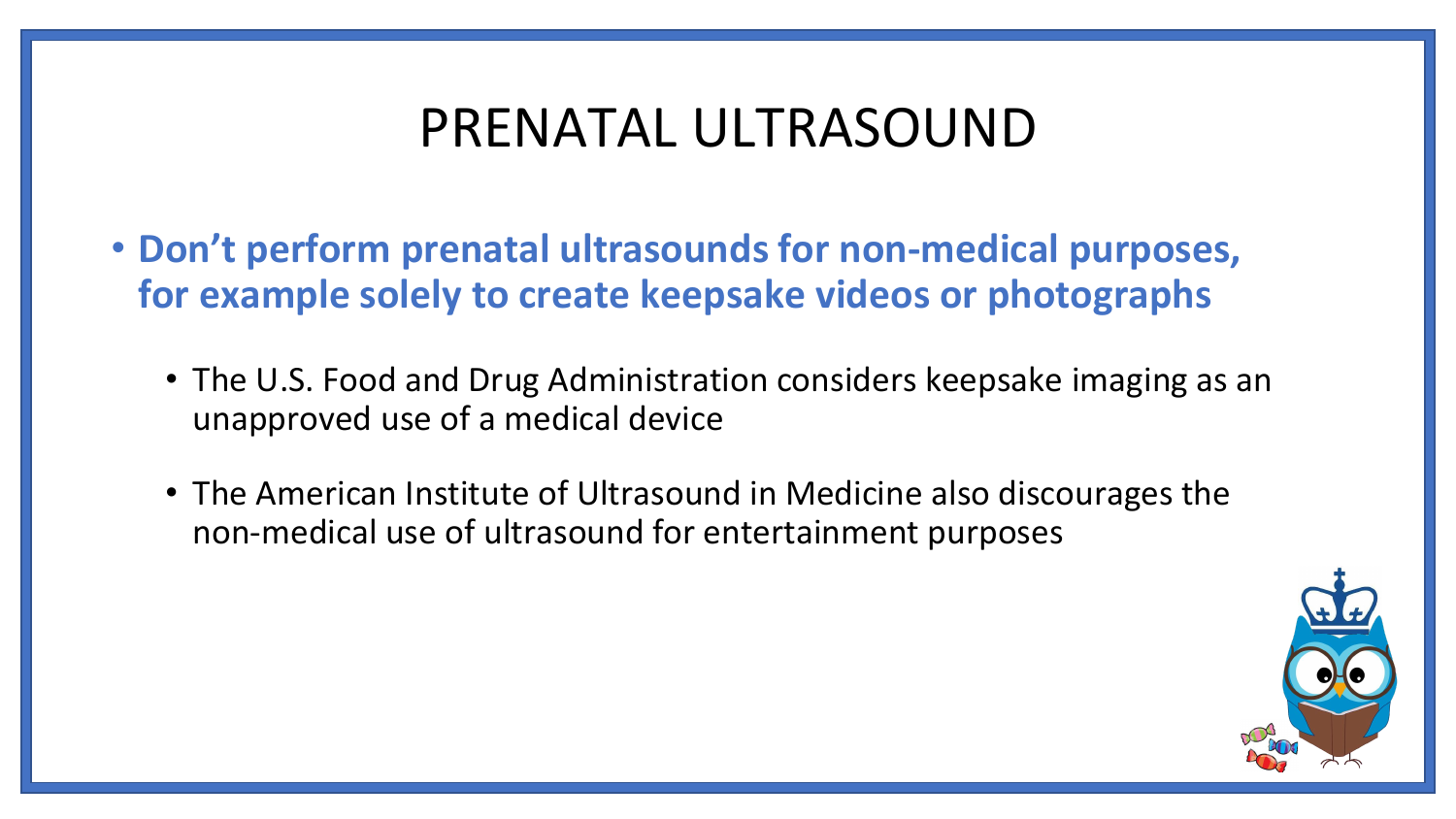#### BED REST DURING PREGNANCY

• **Don't routinely recommend activity restriction or bed rest during pregnancy for any indication**

• Information to date does not show an improvement in birth outcome with the use of bed rest or activity restriction, but does show an increase in loss of muscle conditioning and thromboembolic disease

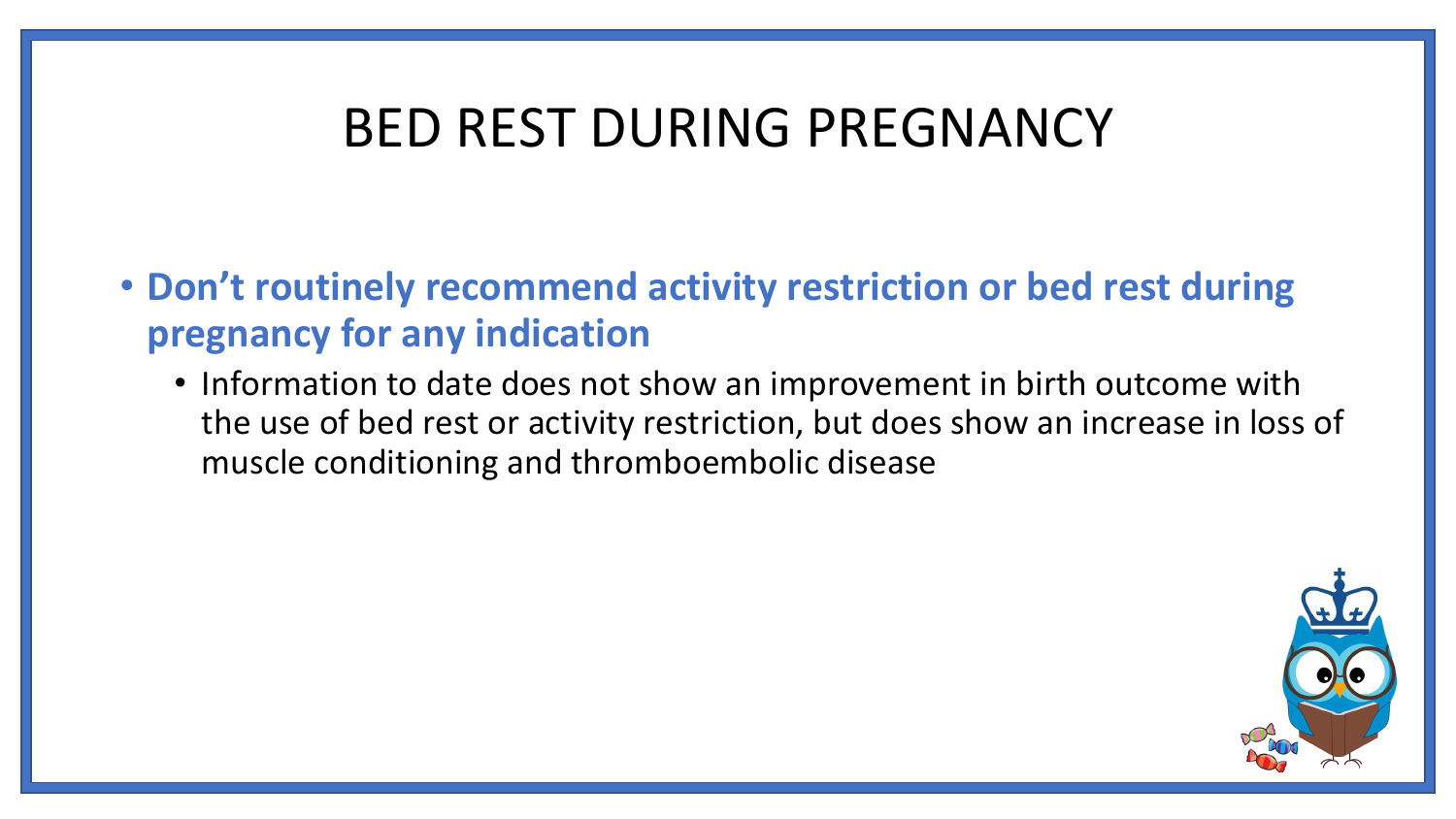### COUNSELING

- How would you counsel this patient regarding her inquiries about **annual screening** for **cervical cancer** and **ovarian cancer**?
	- The new guidelines from the American Cancer Society and others say that **you can have the Pap test every five years**—as long as you have a test for the human papillomavirus, or HPV, at the same time. HPV is a sexually transmitted infection that can cause cervical cancer, and a negative HPV test with a negative Pap test are sufficient reassurance to wait five years.
	- **Ultrasounds are not good at finding early ovarian cancer**. They often show cysts that are benign (not cancer). This can lead to unnecessary surgery.

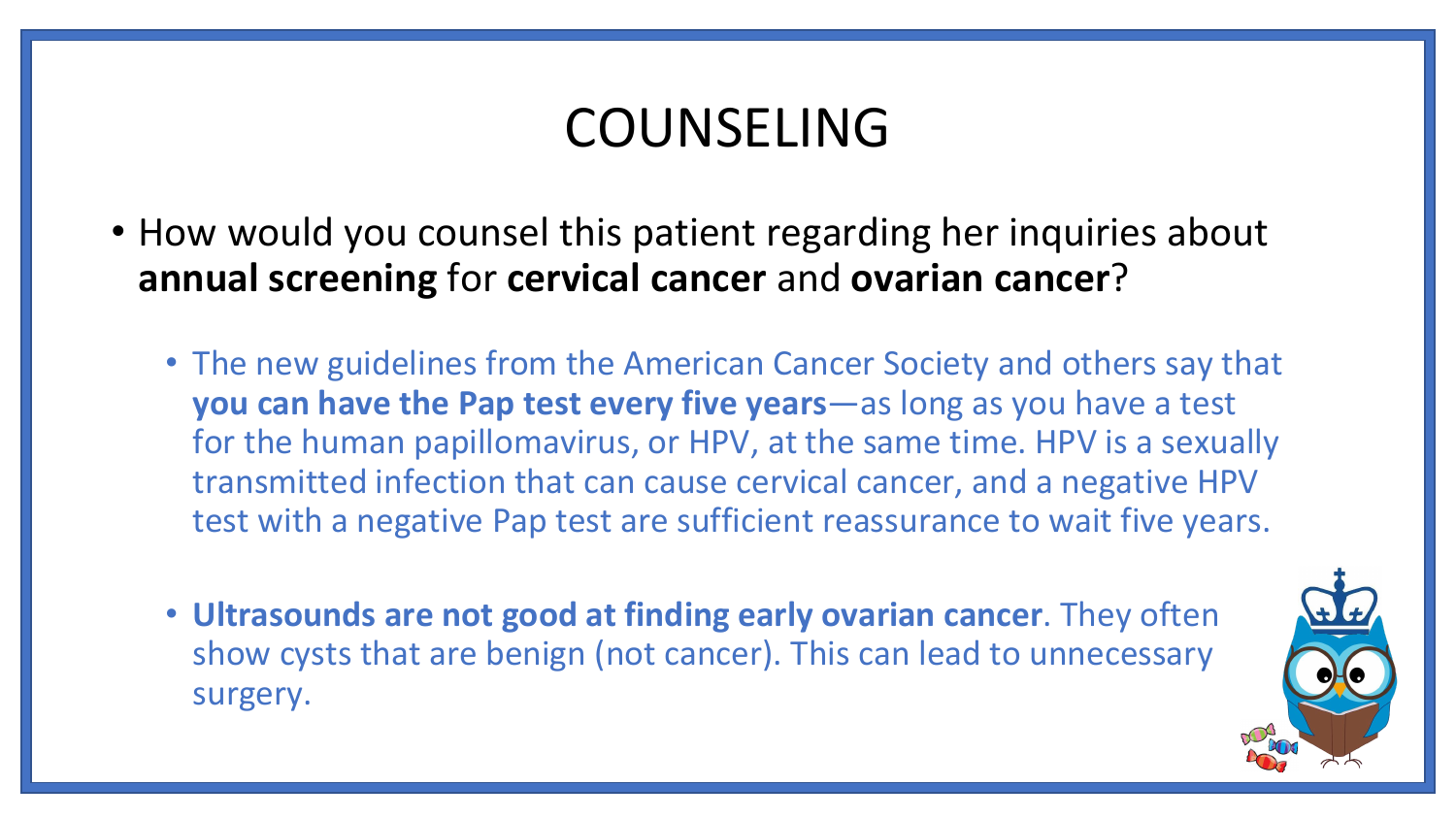#### COUNSELING

Let's try to counsel the following patients:

- 20 y.o. G0 requesting Pap test as part of annual gyn exam
- 43 y.o. G2P2 with occasional missed periods in the past six months stating her friend advised her to request an FSH level to "check for menopause"

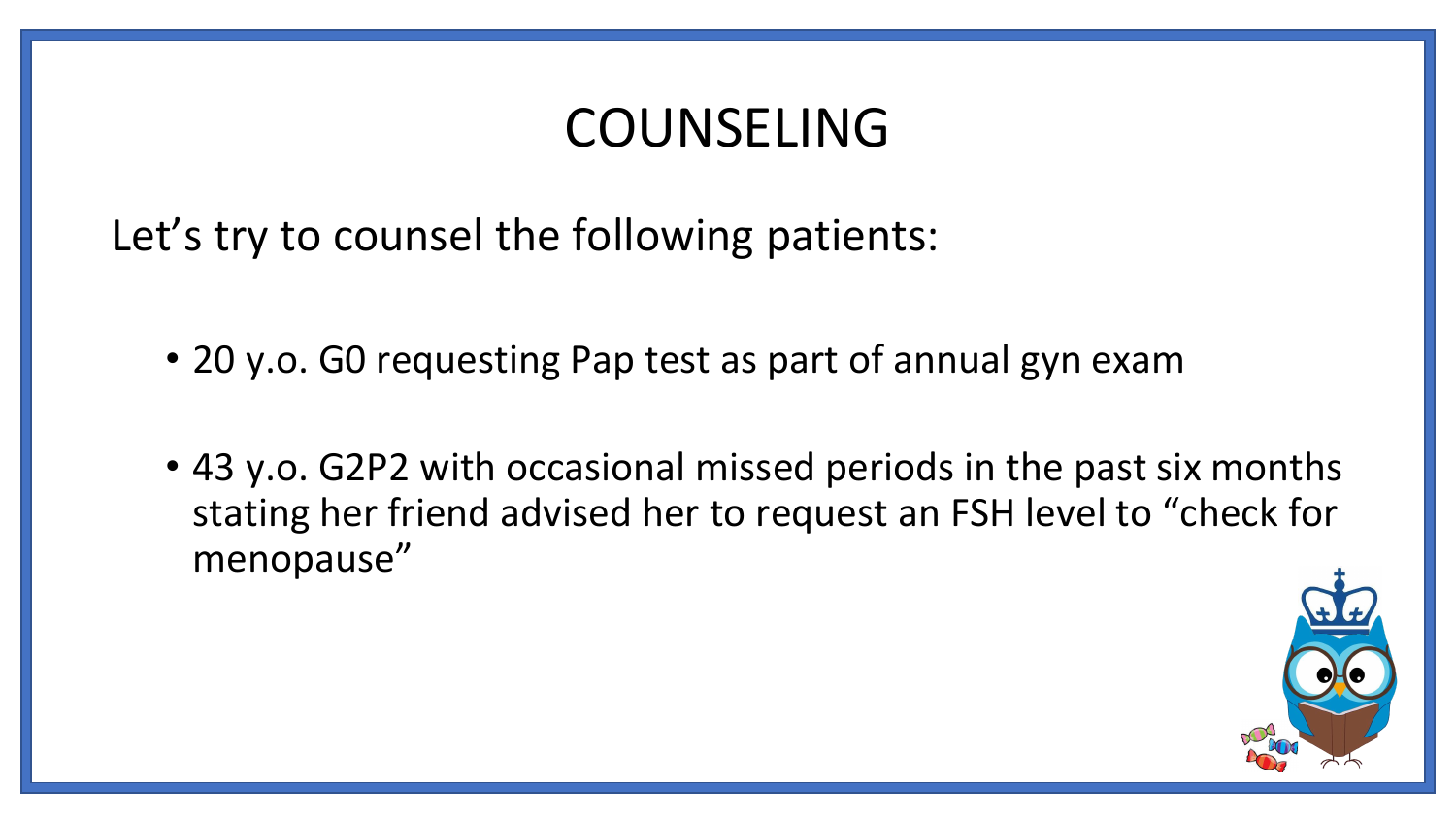#### SOCIAL DETERMINANTS OF HEALTH

ABIM and the RWJ Foundation conducted focus groups with all participants falling into a "low income" category. Participant Breakdown: 39% Black 36% Hispanic 24% White

- About half of participants expressed mistrust of their doctors and/or cynicism about their doctors' care decisions.
- Virtually all participants] talked about how they believed the care they want is almost always the care they need. In fact, most initially said they would go to another doctor if their doctor did not provide the specific treatment they desired and acquiesce to their wishes as patients
- Because the participants felt strongly that they already knew what care was best for the, they initially were quite concerned and upset that a doctor might not prescribe a drug or order a test at the patient's request

This insight taps most closely into the fears patients have from historical marginalization. Patients want to understand that their request is not being denied but that the clinician is trying to guide them to a better, safer option and that, if appropriate, their request might be fulfilled in the future

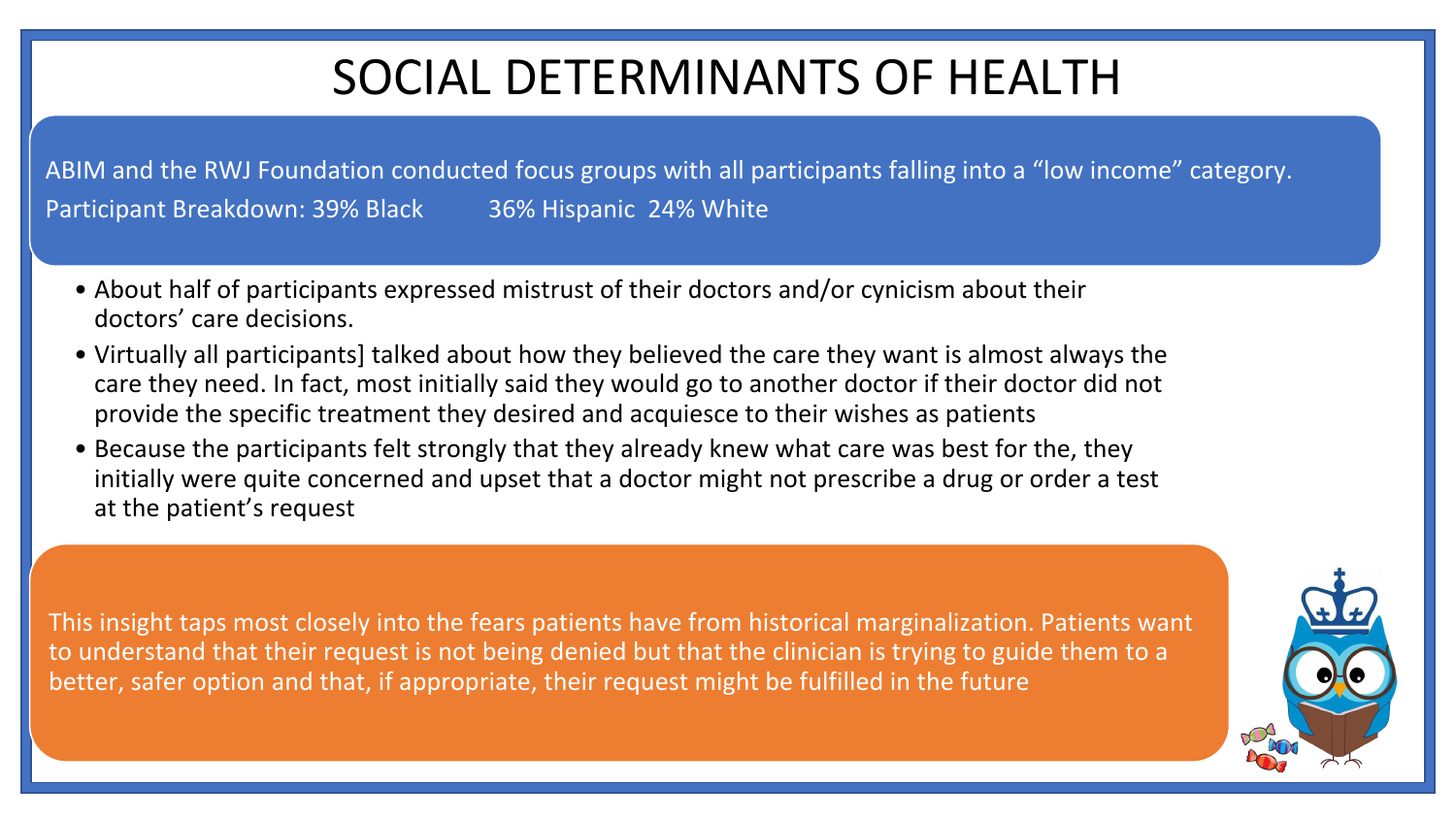### EVIDENCE

#### Reference

• American Board of Internal Medicne. "Communication About Overuse with Vulnerable Populations." https://www.choosingwisely.org/wp-content/uploads/2019/10/Communicating-About-Overuse-to-Vulnerable-Population\_FINAL.pdf. Oct. 2019. Robert Wood Johnson Foundation

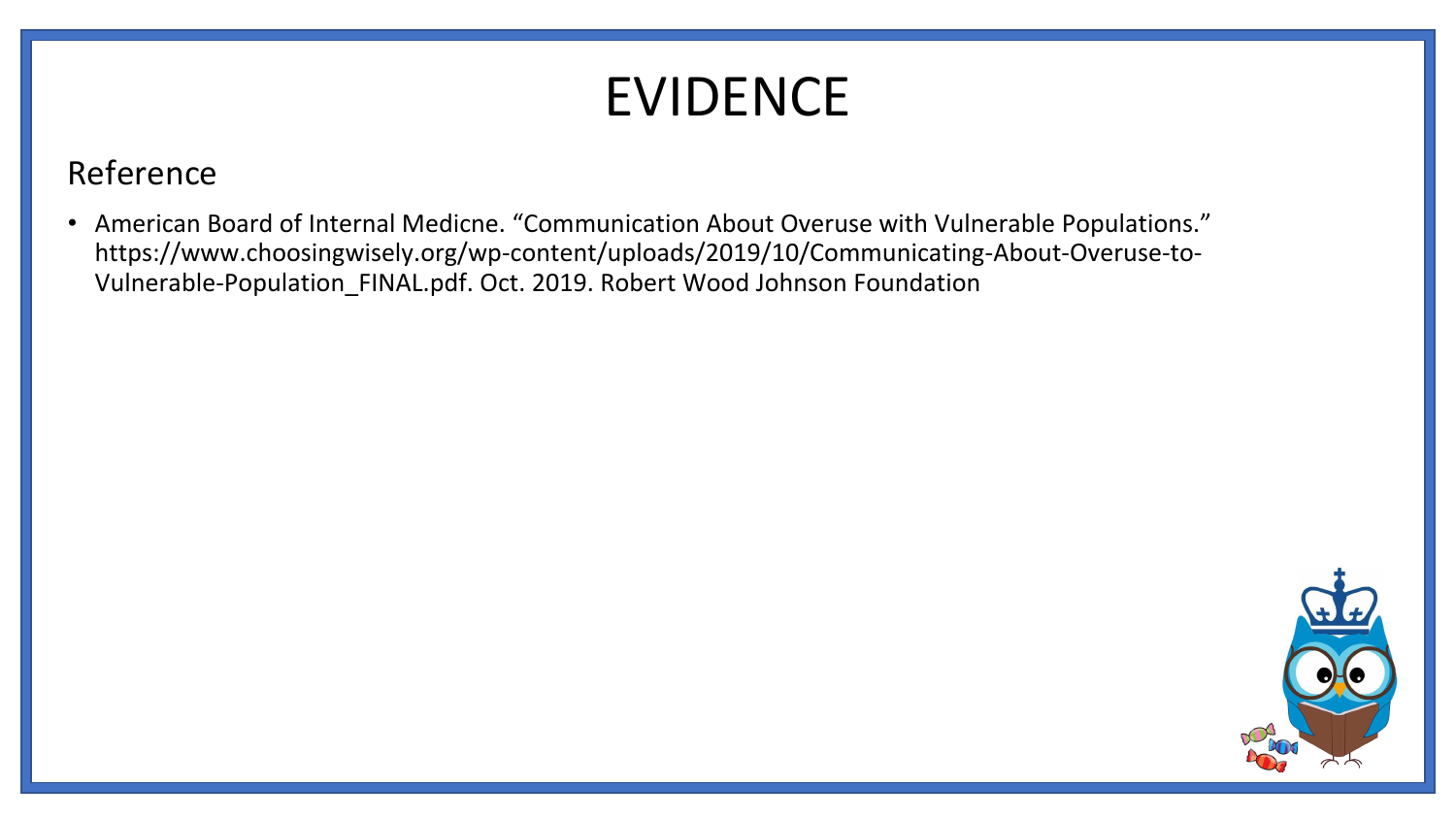#### EPIC Phrase

- .BBonChooseWiselySono
- Description: Keepsake ultrasound counseling
- The patient was counseled that prenatal ultrasounds are an integral part of a woman's prenatal care. While obstetric ultrasound has an excellent safety record, the U.S. Food and Drug Administration considers keepsake imaging as an unapproved use of a medical device. The American Institute of Ultrasound in Medicine also discourages the non-medical use of ultrasound for entertainment purposes. Keepsake ultrasounds are not medical tests and should not replace a clinically performed sonogram.